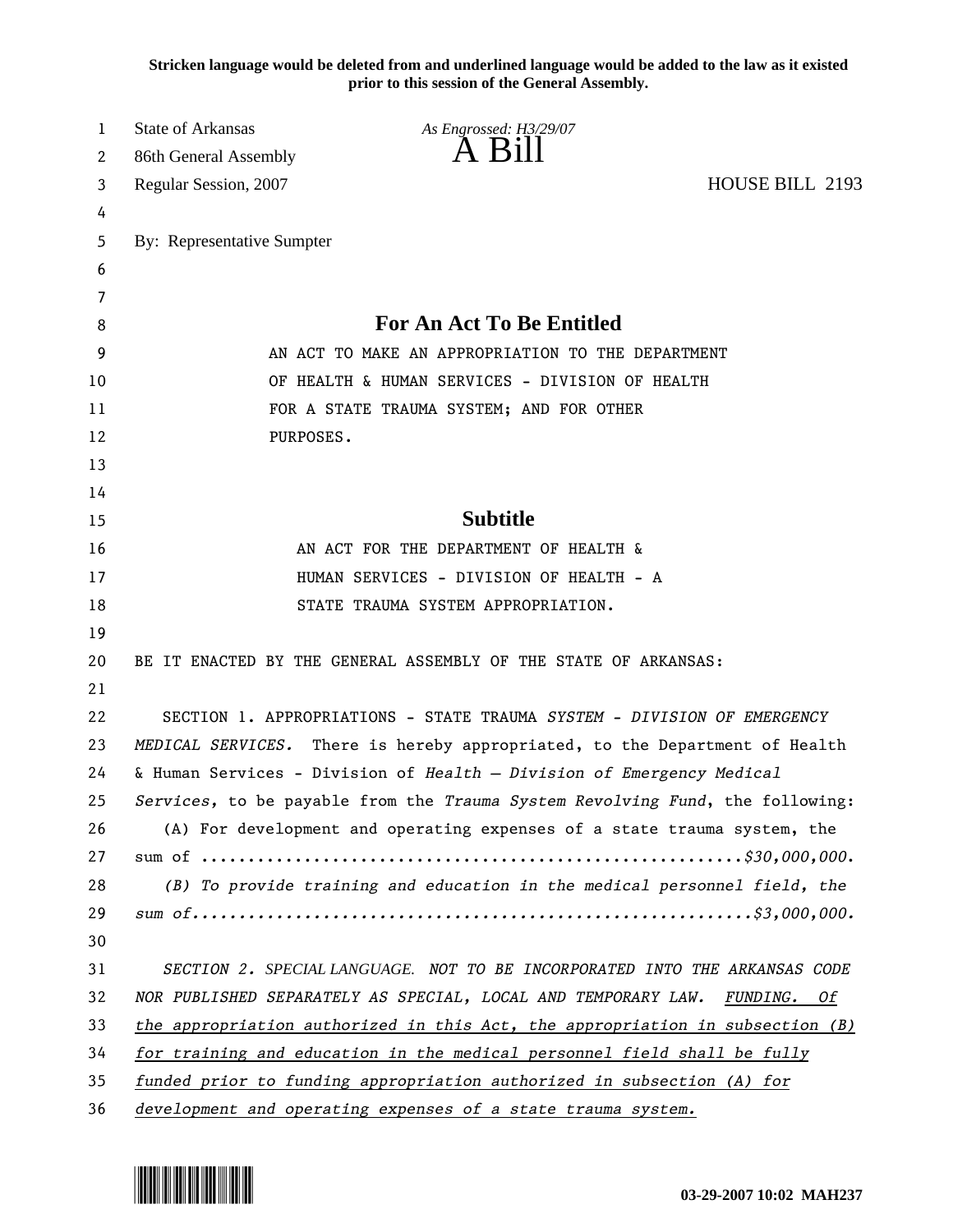1

2 SECTION 3. DISBURSEMENT CONTROLS. (A) No contract may be awarded nor 3 obligations otherwise incurred in relation to the project or projects 4 described herein in excess of the State Treasury funds actually available 5 therefor as provided by law. Provided, however, that institutions and 6 agencies listed herein shall have the authority to accept and use grants and 7 donations including Federal funds, and to use its unobligated cash income or 8 funds, or both available to it, for the purpose of supplementing the State 9 Treasury funds for financing the entire costs of the project or projects 10 enumerated herein. Provided further, that the appropriations and funds 11 otherwise provided by the General Assembly for Maintenance and General 12 Operations of the agency or institutions receiving appropriation herein shall 13 not be used for any of the purposes as appropriated in this act.

14 (B) The restrictions of any applicable provisions of the State Purchasing 15 Law, the General Accounting and Budgetary Procedures Law, the Revenue 16 Stabilization Law and any other applicable fiscal control laws of this State 17 and regulations promulgated by the Department of Finance and Administration, 18 as authorized by law, shall be strictly complied with in disbursement of any 19 funds provided by this act unless specifically provided otherwise by law. 20

21 SECTION 4. LEGISLATIVE INTENT. It is the intent of the General Assembly 22 that any funds disbursed under the authority of the appropriations contained 23 in this act shall be in compliance with the stated reasons for which this act 24 was adopted, as evidenced by the Agency Requests, Executive Recommendations 25 and Legislative Recommendations contained in the budget manuals prepared by 26 the Department of Finance and Administration, letters, or summarized oral 27 testimony in the official minutes of the Arkansas Legislative Council or 28 Joint Budget Committee which relate to its passage and adoption.

29

30 SECTION 5. EMERGENCY CLAUSE. It is found and determined by the General 31 Assembly, that the Constitution of the State of Arkansas prohibits the 32 appropriation of funds for more than a two (2) year period; that the 33 effectiveness of this Act on July 1, 2007 is essential to the operation of 34 the agency for which the appropriations in this Act are provided, and that in 35 the event of an extension of the Regular Session, the delay in the effective 36 date of this Act beyond July 1, 2007 could work irreparable harm upon the